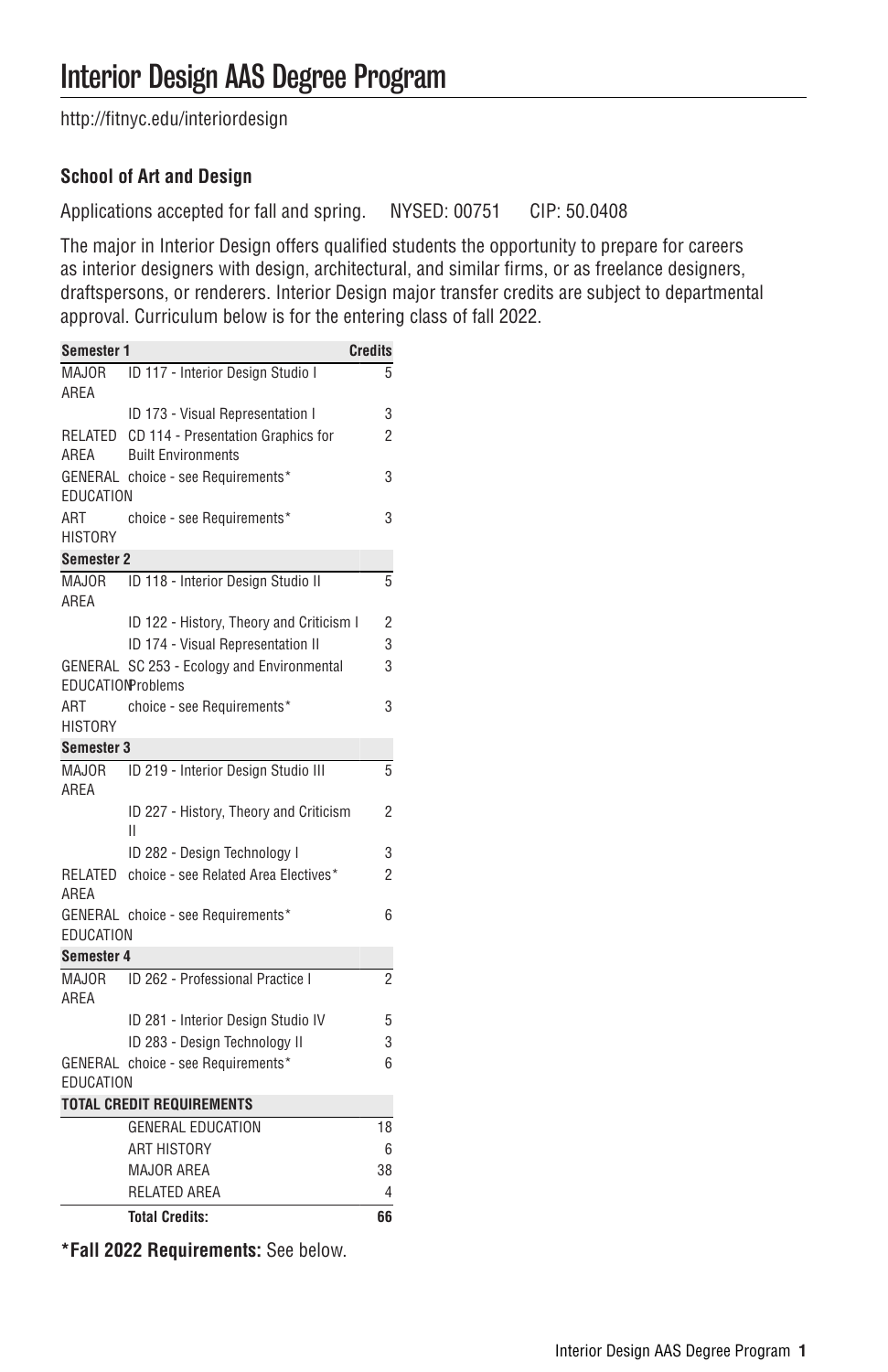## **FIT's General Education and Art History Requirements for Art and Design Associate Degree Programs:**

- Three (3) credits from each required area, totaling 9 credits: G1, G2, and G3 (SC 253)
- Six (6) credits from two (2) different areas in **non-HA liberal arts** courses in G4–G10
- Three (3) credits of any 200- or 300 level English literature or speech course
- Six (6) credits from Art and Design History courses: HA 112 (3 credits, required for all Art and Design majors), plus another 3-credit HA course

FIT's Gen Ed courses are organized into the following categories: G1 Basic Communication; G2 Mathematics; G3 Natural Sciences; G4 Social Sciences; G5 Western Civilization; G6 The Arts; G7 Humanities; G8 Foreign Language; G9 Other World Civilizations; G10 American History.

See list of Gen Ed approved courses under [FIT's General Education](http://catalog.fitnyc.edu/undergraduate/generaleducationrequirements/) [Requirements and Courses.](http://catalog.fitnyc.edu/undergraduate/generaleducationrequirements/) An FIT Gen Ed course cannot be used to meet more than one General Education area.

## **Related Area Elective(s): 2 credits**

CHOICE of elective(s): Communication Design, Computer Graphics, Creative Technologies, Fine Arts, Graphic Design, Illustration, Photography and Related Media, Toy Design, or Spatial Experience Design

## **Upper Division Alternative(s):**

Graduates of this program are eligible to apply for admission to the Bachelor of Fine Arts programs in [Interior Design](http://catalog.fitnyc.edu/undergraduate/majors/baccalaureatedegreeprograms/interiordesignmajor/) and [Toy](http://catalog.fitnyc.edu/undergraduate/majors/baccalaureatedegreeprograms/toydesignmajor/) [Design](http://catalog.fitnyc.edu/undergraduate/majors/baccalaureatedegreeprograms/toydesignmajor/), and the Bachelor of Science program in [Textile Development and](http://catalog.fitnyc.edu/undergraduate/majors/baccalaureatedegreeprograms/textiledevelopmentandmarketingmajor/) [Marketing.](http://catalog.fitnyc.edu/undergraduate/majors/baccalaureatedegreeprograms/textiledevelopmentandmarketingmajor/) By completing certain course requirements, graduates may also apply for admission to the Bachelor of Science program in [Home Products Development](http://catalog.fitnyc.edu/undergraduate/majors/baccalaureatedegreeprograms/homeproductsdevelopmentmajor/).